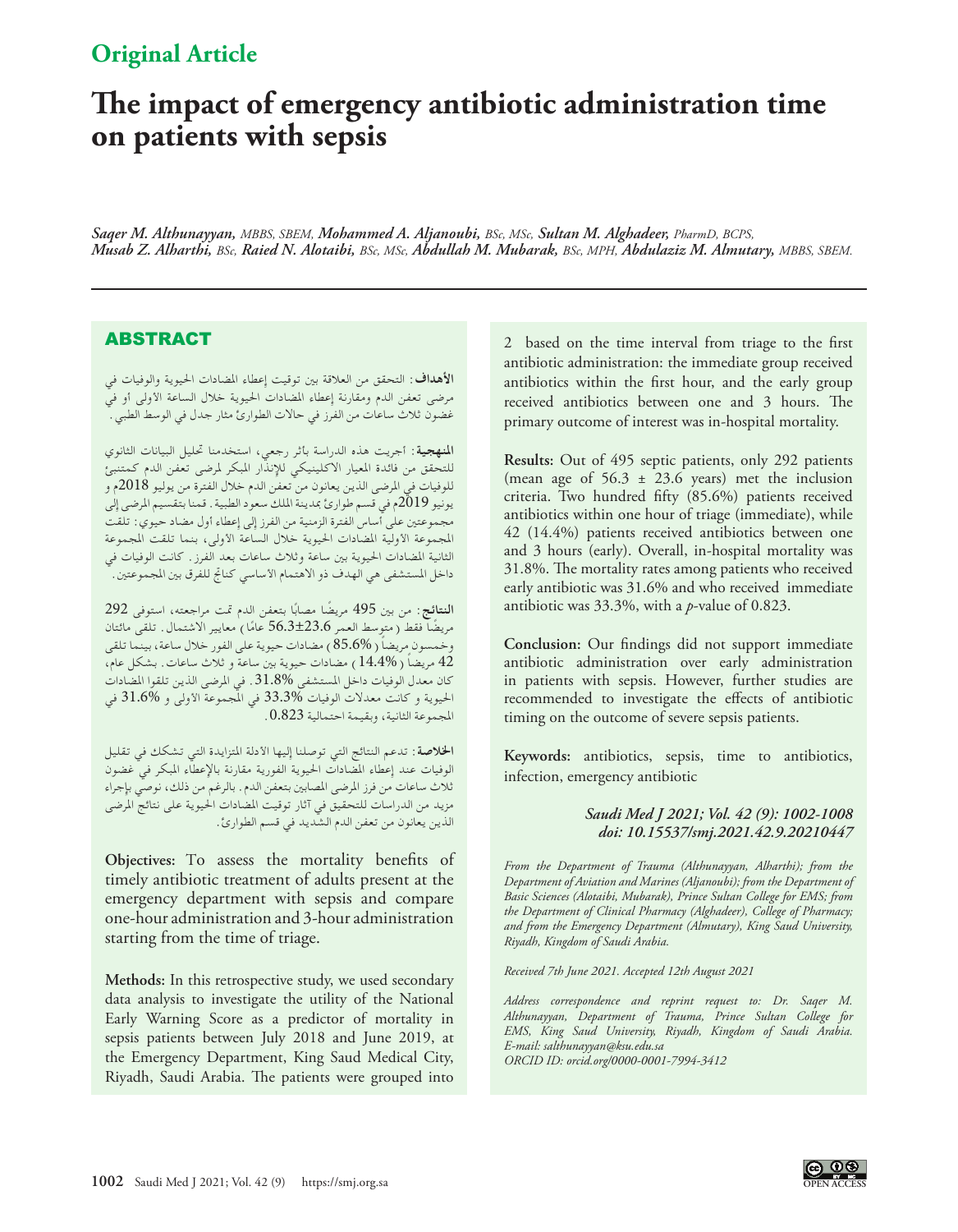Sepsis is an extreme immune response to an infection.<br>The Third International Consensus held in 2016 defined sepsis syndrome as life-threatening organ dysfunction resulting from dysregulated host responses to infection.[1](#page-6-0)[,2](#page-6-1) The impact of sepsis syndrome on healthcare outcomes is significant, as the incidence estimated to be 49 million per year globally.<sup>[3](#page-6-2)</sup> Almost 26% of septic patients required intensive care unit (ICU) care.[4](#page-6-3) When considering mortality rate as an ultimate clinical outcome, different reports in the United States indicate the range of 28% and in Europe the range of 42%.<sup>5</sup>

To mitigate the burden of sepsis on healthcare outcomes either clinically or financially, multiple approaches and guidelines have been proposed. One of the most popular guidelines for managing sepsis is early goal-directed therapy (EGDT), which focuses mainly on the early administration of antibiotics and early optimization of hemodynamic perfusion and oxygen delivery.[6,](#page-6-4)[7](#page-6-5) Early goal-directed therapy guidelines are divided into 3 hours resuscitation and 6 hours septic shock treatment bundles.1 Years later, both bundles were combined into the one-hour bundle in the guidelines of the Surviving Sepsis Campaign (SSC; 2016).[8](#page-6-6),[9](#page-6-7) Antibiotic administration, as part of EGDT, has always been recommended to be provided early in sepsis management[.8](#page-6-6) The transition to one-hour recommendations for antibiotic administration was based on reports stating that every hour of delay in antibiotic administration is associated with a 7.6% decline in survival rate.<sup>10</sup> Such association between death and delay of antibiotic administration has also been reported in multiple studies.<sup>11,12</sup> Therefore, it was predictable that the most recent SSC recommendations are consistent with such reports and strongly recommend earlier administration of antibiotics (within one hour of the patient's arrival to the emergency department [ED]).

Conversely, multiple reports indicate that selecting the appropriate antibiotics should take precedence over the timing of the administration, as early administration contributes to an increase in antibiotic resistance rates. A prospective observational study for septic cases in the ED found no association between delay in antibiotic administration and increase in length of hospital stay and in-hospital mortality rate.<sup>[13](#page-6-9)</sup> Another large

**Disclosure.** Authors have no conflict of interests, and the work was not supported or funded by any drug company.

prospective study that enrolled 1,124 patients from different settings (the ED, wards, or the ICU) found no mortality differences between patients who received antibiotics within one to 3 hours from the time of sepsis recognition.[14](#page-6-10) A recent meta-analysis that reviewed 33,863 patients with sepsis showed no differences in terms of mortality rate between immediate (within one hour) and early (between one and 3 hours) antibiotic administration.[15](#page-6-11)

As the evidence is contradictory, uncertainty on whether antibiotic administration within one hour is superior to 3 hours from the time of ED triage still exists. Moreover, there is a lack of ED studies aimed at investigating the impact of antibiotic administration in sepsis cases on patient outcomes in the Middle East region. Therefore, we aimed to assess the mortality benefits of timely antibiotic treatment of adults present to the ED with sepsis and compare one-hour administration and 3-hour administration starting from the time of triage.

**Methods.** Data were collected retrospectively between July 2018 and June 2019, from the Emergency Department, King Saud Medical City, Riyadh, Saudi Arabia. The hospital is a government tertiary healthcare facility that had 1,500 beds, 65 ED beds, and 141 ICU beds during the study period, with an estimated 400,000 ED annual visits. This study is a secondary analysis of the data investigating the utility of triage National Early Warning Score (NEWS) as a predictor of mortality in patients with sepsis[.16](#page-6-12) The primary project enrolled all sepsis cases screened in the triaged area. Different levels of NEWS values were examined to identify the best threshold linked to unfavorable clinical outcomes (such as ICU admission, length of stay, and death). All data were kept confidential and not shared with any third party. Because of retrospective observation design of this study, a waiver of informed consent was granted by the IRB in compliance with the Declaration of Helsinki.

Patients were enrolled in the sepsis management protocol according to a NEWS value >4, or a clinical sepsis suspect was enrolled by the ED physician who triaged him/her to the high acuity area to start standardized ED sepsis management protocol according to King Saud Medical City's guidelines. The sepsis sheets were completed by the bedside nurses and included triage vitals, lactate levels, and information on antibiotics and cultures, with time for each intervention. Vasopressors were given to hypotensive despite of adequate fluid resuscitation. Antibiotics administered include Piperacillin/Tazobactam (manufactured by SUANFARMA, Madrid, Spain), Ceftriaxone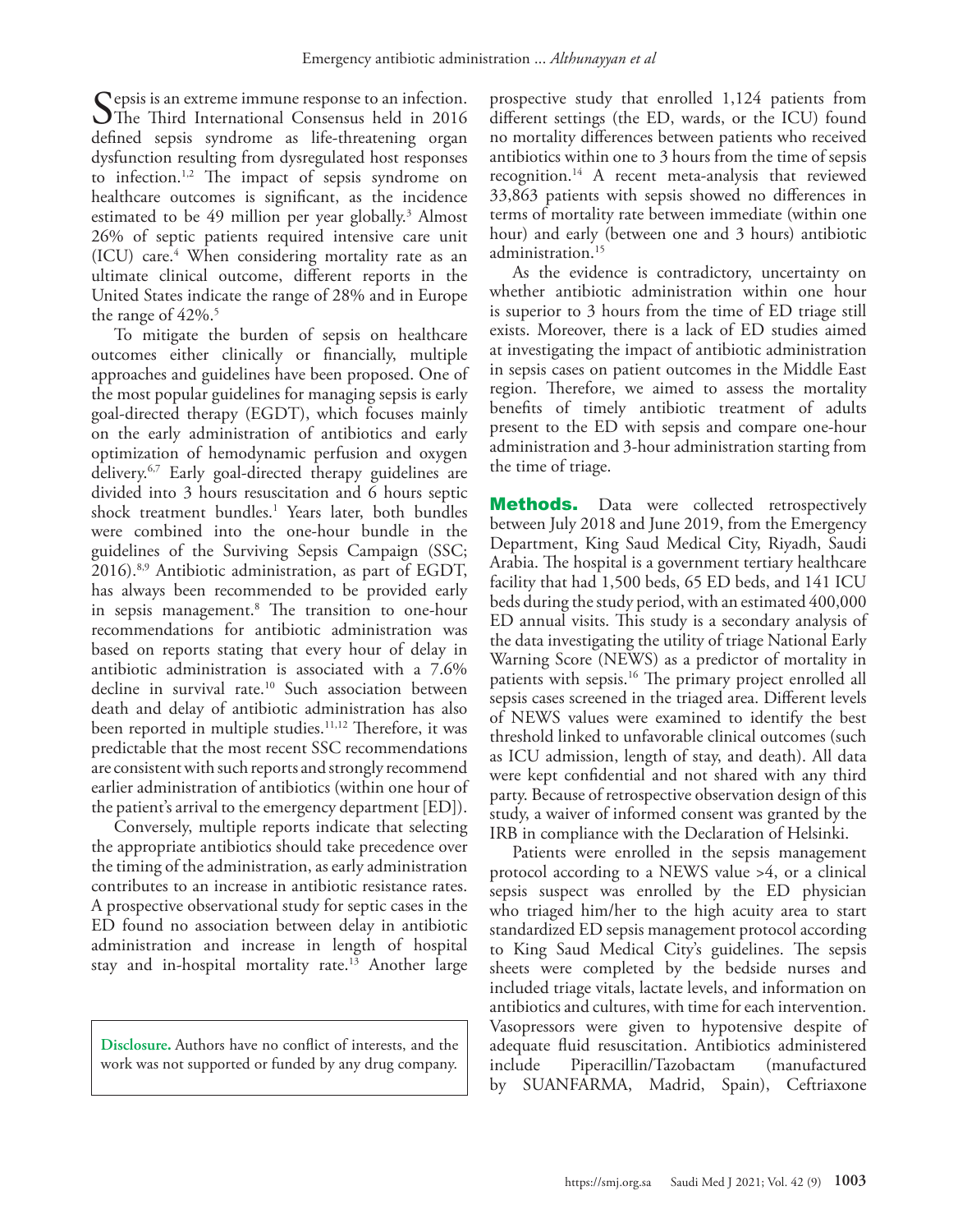(Pfizer Inc, New York, USA) and Vancomycin (Xellia Pharmaceuticals ApS Copenhagen, Denmark)

A total of 495 patients were enrolled in the sepsis management protocol, but 203 patients did not meet the inclusion criteria for several reasons which is pregnancy, less than 18 years old, discharged against medical advice, had a comorbid diagnosis (asthma exacerbation, paroxysmal supraventricular tachycardia, hepatic encephalopathy, and diabetic ketoacidosis), and did not take antibiotics within 3 hours of enrollment or missed the time. The inclusion and exclusion criteria are summarized in **Figure 1**. Patients included in the study were divided into 2 groups: 1) the immediate group, which received the first IV antibiotics within an hour of triage (from 0 to 60 min), and 2) the early group, which received the first antibiotics between one and 3 hours (61 to 180 min) after sepsis diagnosis. Time 0 indicates patient triage time, and the endpoint was in-hospital mortality for each group.

*Statistical analysis.* Stata version 15.1 (StataCorp, College Station, TX, USA) was utilized to analyze the data. Data normality was evaluated using the Shapiro–Wilk test, continuous variables were described using mean and standard deviation, and categorical variables were described as numbers and percentages. The difference between groups was analyzed using a 2-tailed student's t-test for continuous variables in variables normally distributed and a Chi-square test for categorical variables. For variables that not normally distributed, the median and interquartile ranges are presented, and the Mann–Whitney U-test was used to analyze intergroup differences. Complete case analysis was performed, and statistical significance was determined at  $p<0.05$  in all analysis sections.<sup>[17](#page-6-13),[18](#page-6-14)</sup>

**Results.** Out of 495 septic patients treated in the ED during the study period, only 292 patients met the inclusion-exclusion criteria for the analysis and 203 patients were excluded (**Figure 1**). The mean age of  $56.3 \pm 23.6$  years and the most common cause of infection was pneumonia (n=108, 37.0%). Of the 292 patients who received antibiotics, 250 (85.6%) received immediate antibiotics (within the first hour after triage), whereas 42 (14.4%) were administered early antibiotics (between one and 3 hours) after sepsis diagnosis. Patients who received antibiotics later were older than those who received immediate antibiotics (with a mean age of 61.2 ± 22.2 years versus  $55.3 \pm 23.8$  years). However, this variability in age between the 2 groups was not statistically significant  $(p=0.1754)$ . Similarly, there was a non-statistically significant variation between the 2 groups in the number of patients with systolic blood pressure (SBP) <90 mmHg (*p*=0.9804) (**Table 1**).

In our sample, overall, the mortality was 31.8%. In patients who received early antibiotics, mortality was 33.3%, which is slightly higher than that of patients who received immediate antibiotics (31.6%), but the



Figure 1 - Flowchart illustrating the inclusion and exclusion criteria.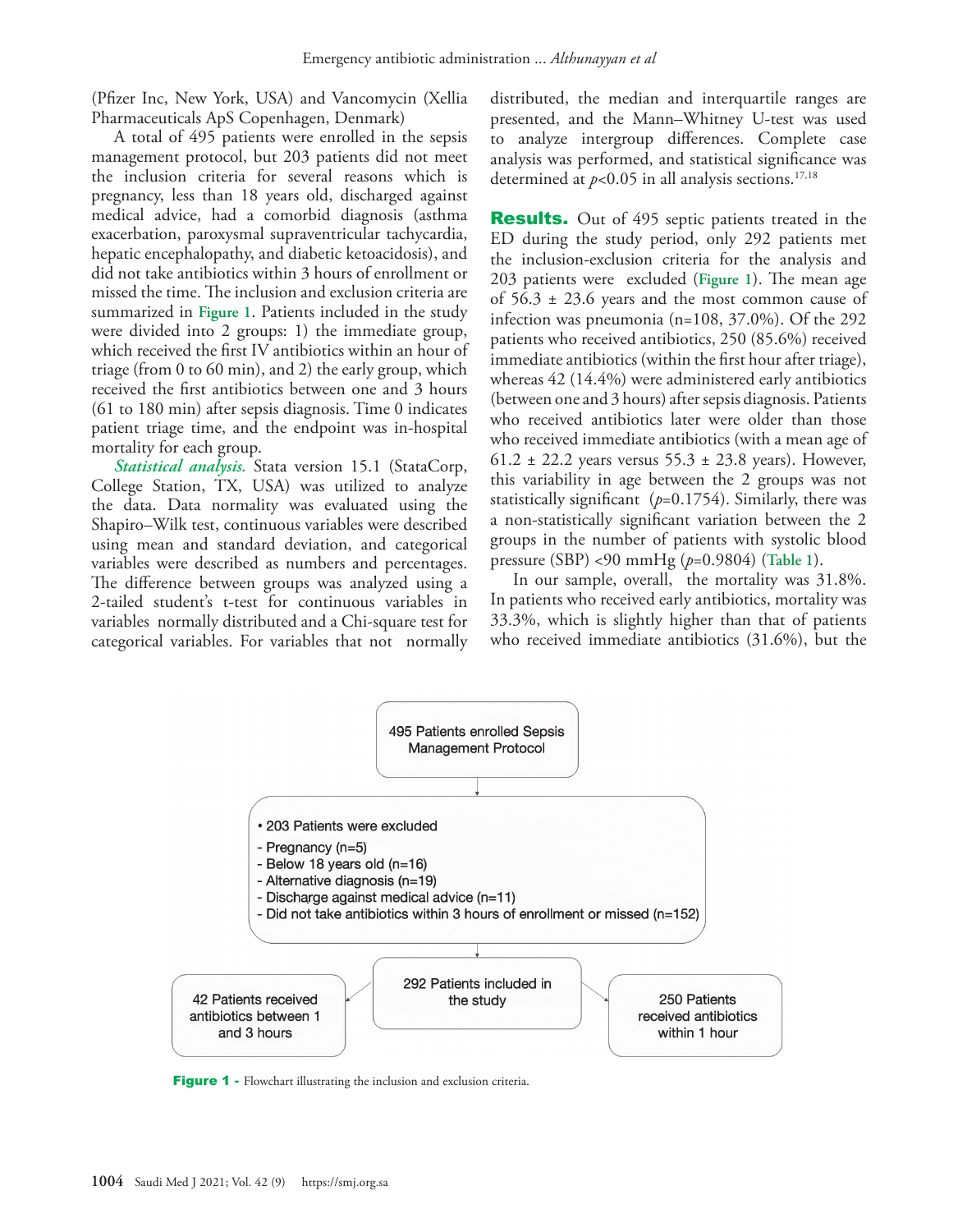*p*-value was not statistically significant for this difference in our cohort (*p*=0.8230)(**Table 1**).

The number and distribution of patient comorbidities are shown in **Table 1**. The most common comorbidities reported in the final cohort were hypertension (n=101) and diabetes mellitus (n=87). Most of those patients received immediate antibiotics.

The most common antibiotic used in the first hour was Piperacillin/Tazobactam (46.4%), followed by Ceftriaxone (29.6%). For patients who received antibiotics after one hour, Ceftriaxone was the most commonly used antibiotic (40.5%), followed by Piperacillin/Tazobactam (28.6%)(**Table 2**).

Subgroup analysis for severe hypotensive septic patients with triage SBP <90 mmHg or MAP <65 mmHg is shown in **Table 3**.

Out of the total number of patients, 58 out of 65 patients with SBP <90 or MAP <65 received immediate

Table 1 - Characteristics of septic patients who received antibiotics within one hour versus those who received antibiotics between one and 3 hours.

| Characteristics                                                                                                        | Overall<br>$N = 292$ | Within 1 hour<br>$n = 250$ | Between 1 and 3 hours<br>$n=42$ | $P$ -value |
|------------------------------------------------------------------------------------------------------------------------|----------------------|----------------------------|---------------------------------|------------|
| Mean age, years $(\pm SD)$                                                                                             | 56.3 (23.6)          | 55.3(23.8)                 | 61.2(22.2)                      | 0.1754     |
| $SBP < 90$ mmHg                                                                                                        | 65(22.3)             | 58 (23.2)                  | 7(16.7)                         | 0.9804     |
| Vasopressor use                                                                                                        | 39 (13.4)            | 34 (13.6)                  | 5(11.9)                         | 0.0893     |
| Laboratory                                                                                                             |                      |                            |                                 |            |
| Creatinine, mean $(\pm SD)$                                                                                            | 186.1(224.1)         | 193.0 (233.8)              | 144.8 (148.5)                   | 0.1593     |
| First lactate value, mmol/L, mean (±SD)                                                                                | 3.4(2.7)             | 3.5(2.7)                   | 3.0(2.5)                        | 0.2937     |
| Leucocytosis (WBC > 11) or leukopenia $(\leq 4)$                                                                       | 161(55.1)            | 142(56.8)                  | 19(45.2)                        | 0.1633     |
| Hospital mortality                                                                                                     | 93 (31.8)            | 79 (31.6)                  | 14(33.3)                        | 0.8230     |
| Any comorbidities                                                                                                      | 145 (49.6)           | 123(49.2)                  | 22(52.4)                        | 0.7028     |
| Diabetes mellitus                                                                                                      | 87(29.8)             | 86 (34.4)                  | 1(2.4)                          | < 0.0001   |
| Hypertension                                                                                                           | 101(34.6)            | 99 (39.6)                  | 2(4.8)                          | < 0.0001   |
| Congestive heart failure                                                                                               | 12(4.1)              | 7(2.8)                     | 5(11.0)                         | 0.0059     |
| Kidney failure                                                                                                         | 21(7.2)              | 19(7.6)                    | 2(4.8)                          | 0.5100     |
| Oncology                                                                                                               | 19(6.5)              | 14(5.6)                    | 5(11.9)                         | 0.1253     |
| Source of infection                                                                                                    |                      |                            |                                 |            |
| Pneumonia empyema                                                                                                      | 108(37.0)            | 106(42.4)                  | 2(4.8)                          | < 0.0001   |
| Urinary tract infection                                                                                                | 29(9.9)              | 23(9.2)                    | 6(14.3)                         | 0.3079     |
| Acute abdominal infection                                                                                              | 8(2.7)               | 7(2.8)                     | 1(2.4)                          | 0.8776     |
| Meningitis                                                                                                             | 14(4.8)              | 8(3.2)                     | 6(14.3)                         | 0.0019     |
| Skin/soft tissue infection                                                                                             | 32(11)               | 26(10.4)                   | 6(14.3)                         | 0.4557     |
| Bone/joint infection                                                                                                   | 7(2.4)               | 1(0.4)                     | 6(14.3)                         | < 0.0001   |
| Wound infection                                                                                                        | 7(2.4)               | 1(0.4)                     | 6(14.3)                         | < 0.0001   |
| Blood stream catheter infection                                                                                        | 7(2.4)               | 1(0.4)                     | 6(14.3)                         | < 0.0001   |
| Values are presented as number and percentages (%). WBC: white blood cells, SBP: systolic blood pressure, SD: standard | deviation            |                            |                                 |            |

Table 2 - Type of antibiotic used in patients within one hour versus those who received antibiotics between one and 3 hours.

| Most common<br>antibioticm, $n$ $(\%)$ | Overall<br>$N = 292$                  | Within one hour<br>$n = 250$              | Between 1 and 3 hours<br>$n=42$      | $P$ -value |
|----------------------------------------|---------------------------------------|-------------------------------------------|--------------------------------------|------------|
| First                                  | Piperacillin/Tazobactam<br>188 (42.3) | Piperacillin/<br>Tazobactam<br>116 (46.4) | Ceftriaxone<br>17(40.5)              | 0.4756     |
| Second                                 | Ceftriaxone<br>137 (30.9)             | Ceftriaxone<br>74 (29.6)                  | Piperacillin/Tazobactam<br>12(28.57) | 0.8923     |
| Third                                  | Vancomycin<br>45(10.1)                | Vancomycin<br>31 (12.4)                   | Vancomycin $(5; 11.9)$               | 0.9280     |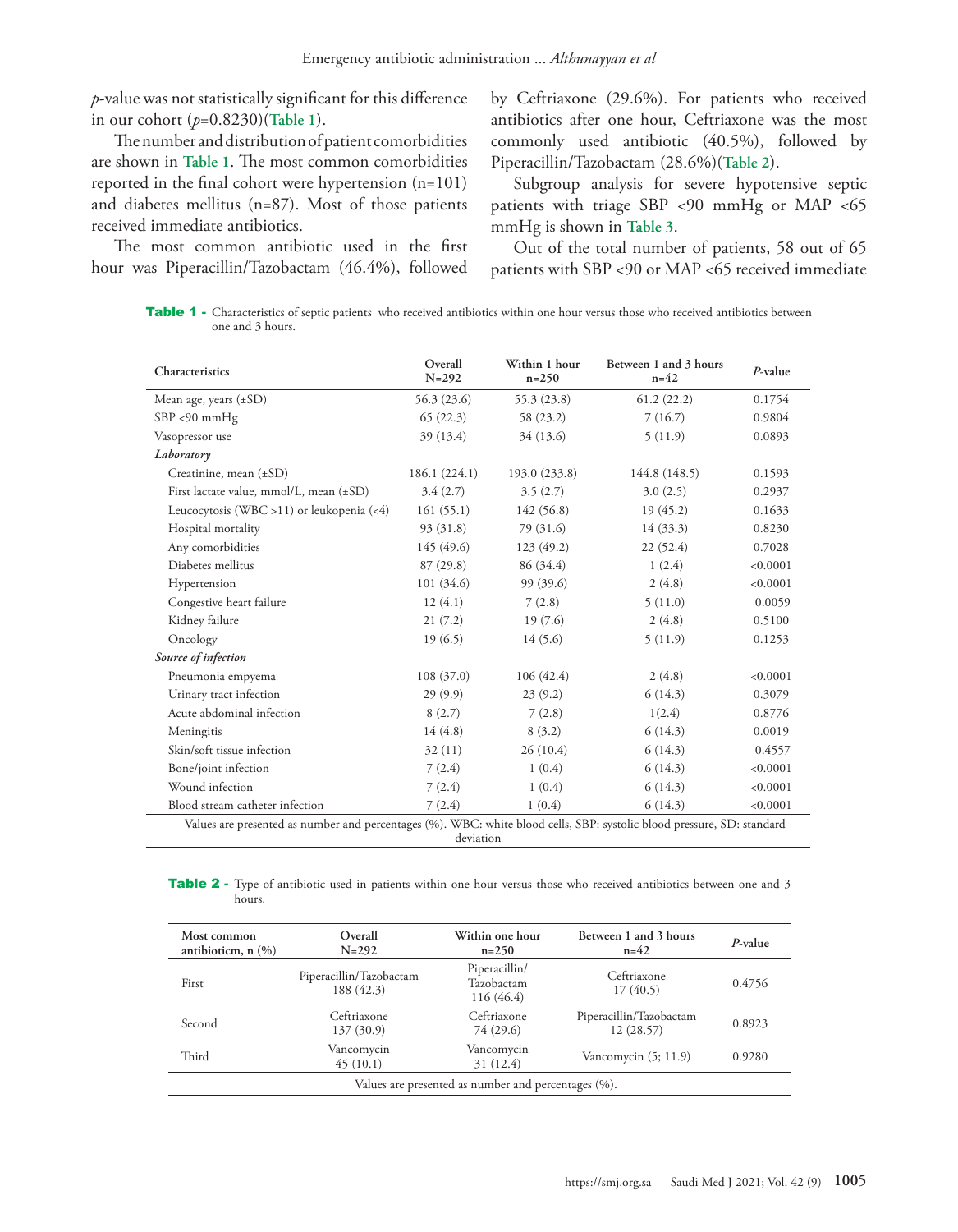Table 3 - Characteristics of severe septic patients with systolic blood pressure <90 mmHg or mean arterial pressure <65 mmHg who received antibiotics within one hour versus those who received antibiotics between 1 and 3 hours  $(N=65)$ .

| Characteristics of patients | Within one hour<br>$n = 58$ | Between 1 and 3 hours<br>$n = 7$ | P-value |
|-----------------------------|-----------------------------|----------------------------------|---------|
| Age                         | 59.86 (21.65)               | 67.8 (21.58)                     | 0.5731  |
| Any comorbidities           | 33 (56.9)                   | 5(71.4)                          | 0.4611  |
| Diabetes mellitus           | 22(37.9)                    | 2(28.6)                          | 0.463   |
| Hypertension                | 25(43.1)                    | 2(28.6)                          | 0.309   |
| Congestive heart failure    | $\Omega$                    | $\Omega$                         | NA.     |
| Kidney failure              | 4(6.9)                      | $\Omega$                         | NA      |
| Oncology                    | 14(24.1)                    | 3(42.8)                          | 0.287   |
| Source of infection         |                             |                                  |         |
| Pneumonia empyema           | 9(15.5)                     | 1(14.3)                          | 0.932   |
| Urinary tract infection     | 5(8.6)                      | $\Omega$                         | NA      |
| Acute abdominal infection   | 2(3.4)                      | $\Omega$                         | NA.     |
| Meningitis                  | 12(20.7)                    | 1(14.3)                          | 0.689   |
| Skin/soft tissue infection  | 1(1.7)                      | $\Omega$                         | NA      |
| Bone/joint infection        | 1(1.7)                      | $\Omega$                         | NA      |
| Wound infection             | 1(1.7)                      | $\Omega$                         | NA.     |
| Vasopressor                 | 18(31.0)                    | 2(28.6)                          | 0.894   |
| Mortality                   | 22(37.9)                    | 3(42.8)                          | 0.800   |

antibiotics within the first hour. Only 7 patients with SBP <90 or MAP <65 received early antibiotics. In our analysis we did not found a statistical significant deference in the mortality of both groups. This low number of observations in subgroups makes it difficult to produce a robust statistical analysis to draw an appropriate conclusion. However, **Figure 2** illustrate the mortality rate among both groups for sepsis and severe sepsis patients.

**Discussion.** The 2018 updated SSC bundle recommends providing antibiotics within the first hour of sepsis identification.8 Several well-recognized medical societies are against the new recommendation of a one-hour antibiotic bundle for sepsis management. The European Society of Emergency Medicine criticizes the level of evidence presented by the SSC, the ignorance of a realistic acute-care environment, and the absence of patient-related harmful considerations; thus, it has recommended against implementing the one-hour bundle.[19](#page-6-15) Even the Society of Critical Care Medicine mentioned that the interventions might not be necessarily to be completed in the first hour.<sup>20</sup> Furthermore, the new SSC guidelines was not endorsed by the Infectious Diseases Society of America to avoid unnecessary antibiotic utilization.<sup>21</sup> These concerns



Figure 2 - Illustrate the mortality rate among both groups for sepsis and severe sepsis patients.

raised a question of whether the one-hour antibiotic administration compared to the 3-hour administration would significantly impact mortality in patients with sepsis.

The study results show that 85.6% of the patients with sepsis received immediate antibiotics within one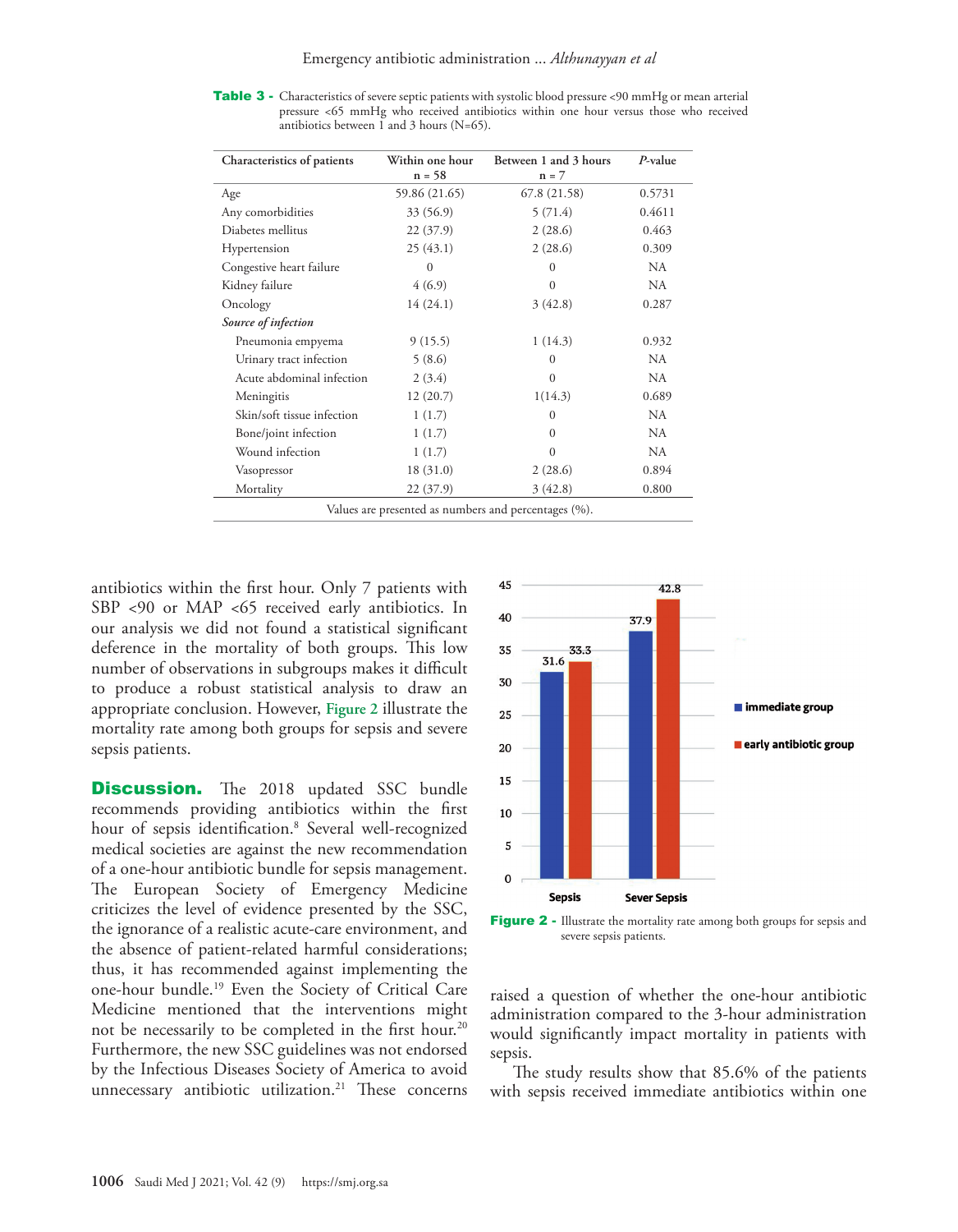hour of undergoing triage because of adherence to the hospital sepsis protocol, whereas 14.4% received antibiotics early (between one and 3 hours). Our findings reveal no significant benefits of immediate antibiotic administration (31.6%) compared to early administration (33.3%) regarding mortality. According to a recent meta-analysis that included 13 studies from different countries and 33,863 participants, there were no mortality benefits (odds ratio [OR] 1.09; 95% confidence interval [CI] 0.98-1.21) between immediate (within one hour) and delayed (between one and 3 hours) antibiotic administration.<sup>15</sup> Additionally, in another small meta-analysis, the mortality rates for immediate (within one hour) versus delayed (between one and 3 hours) antibiotic administration were similar, (36.6% versus 36.8%).22 Besides the literature evidence regarding the debate on the first-hour administration of an antibiotic, the feasibility of giving the appropriate antibiotics within the first hour of sepsis in the emergency is another clinical dilemma and is not always practical.10 However, one-hour versus 3-hour antibiotic administration in patients with severe sepsis or septic shock shows conflicting results.

Differences in outcome could be attributed to patient factors concerning multiple aspects. Generally, patients who are sicker or patients who are more vulnerable to severe infection could receive antibiotics earlier. However, among our study participants with severe sepsis/septic shock presented with hypotension, there were no significant differences in mortality rates between patients who received antibiotics within the first hour and those who received antibiotics later. Since only 65 patients presented with hypotension, it is difficult to draw definitive conclusions on the timing of antibiotic administration. Nevertheless, consistent with our findings, a study conducted among 1,184 patients with severe sepsis or septic shock in Japan $14$  did not find that early (within one hour) antibiotic administration causes a reduction in hospital mortality (OR 0.999;  $p=0.152$ ). Sterling et al<sup>22</sup> reported similar results in a small meta-analysis.

In contrast, a study considered time to antibiotic administration as the key element for the progression from severe sepsis to septic shock (OR 1.06; 95% CI 1.05–1.08) and for in-hospital mortality.<sup>24</sup> Negative mortality outcomes have also been associated with the length of time of antibiotic administration in patients with severe sepsis or septic shock, as described in a structured review article.<sup>25</sup> Paradoxically, according to the most recent large meta-analysis conducted by Rothrock et al, $15$  the mortality rate of severely septic patients was higher in patients who received antibiotics

within the first hour compared to patients received antibiotics between one and 3 hours. These results were also described in the study in Japan, which revealed the mortality rate to be the highest within the first hour group among patients with severe sepsis or septic shock (mortality rate = 28.7%, 95% CI 23.3-34.1).14 Therefore, we highly recommend conducting a large, randomized trial to assess the effects of antibiotic timing on patients with severe sepsis in the ED.

*Study limitations.* First, it is a single center study with a relatively small participant size, and an uneven distribution between the 2 comparative groups. Due to the small sample size, we were not able to match cases to controls by all possible confounders, such as comorbidities. However, the data of both cases and controls were included from the same hospital over the same period, and there was no significant variation by age, leaving both groups at relatively similar risks of comorbidities. Second, the retrospective nature of the study and poor documentation led to some missing information that prevented us from assessing the appropriateness of antibiotic selection and dosages. Lastly, we did not study a specific time short-term outcome, as confounder's effect might increase with the lengths of stay.

It is known that the most recent Surviving Sepsis Campaign (SSC; 2018) guidelines strongly recommend earlier administration of antibiotics (within the first hour of sepsis identification) during the sepsis management<sup>8</sup> since there is an association between death and delay of antibiotic administration (beyond one hour).<sup>11,12,23,</sup> <sup>24</sup> However, our study along with other recent studies found no mortality advantage of immediate antibiotic administration over early administration within 3 hours of triaging patients with sepsis.13-15,22 Additionally, a concern on the inappropriate use of antibiotics and possible shift from patient-centered care to hospital quality-standard adherence exists since the immediate administration of antibiotics (part of the one-hour bundle) is considered an unfavorable recommendation.

In conclusion, regarding mortality in our study, we did not find a significant preference of immediate antibiotic administration over early administration in patients with sepsis. However, we recommend conducting a large randomized trial to investigate the effects of antibiotic timing on the outcome of patients with severe sepsis in the ED.

Acknowledgment. *Our appreciation goes to the Deanship of Scientific Research, King Saud University, Riyadh, Saudi Arabia for supporting this work through research group number RG-1441-518. We would like to thank American Manuscript Editors (www.americanmanuscripteditors.com) for English language editing.*